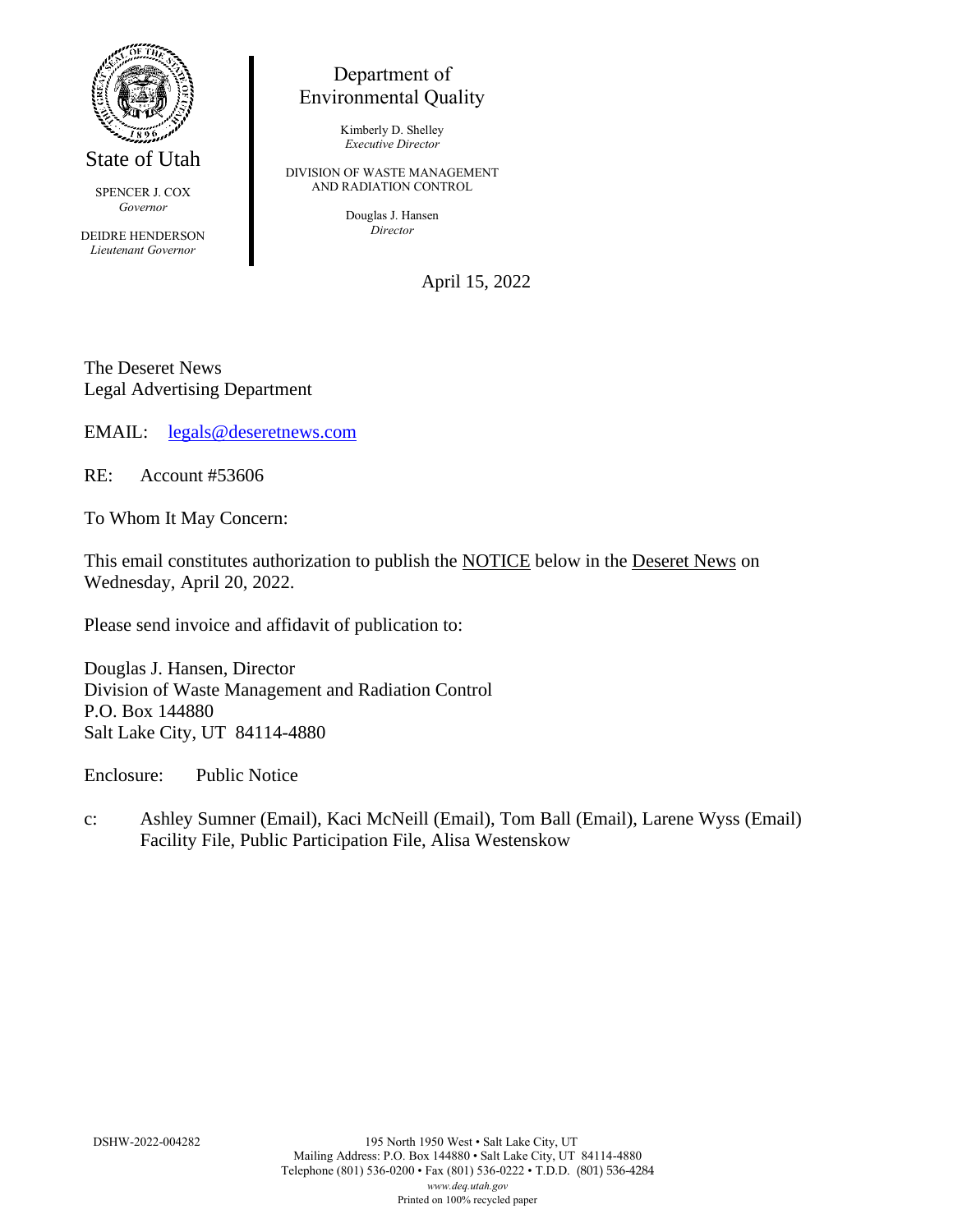

State of Utah

SPENCER J. COX *Governor*

DEIDRE HENDERSON *Lieutenant Governor*

## Department of Environmental Quality

Kimberly D. Shelley *Executive Director*

DIVISION OF WASTE MANAGEMENT AND RADIATION CONTROL

> Douglas J. Hansen *Director*

> > April 15, 2022

The Salt Lake Tribune Legal Advertising Department

EMAIL: [legals@sltrib.com](mailto:legals@sltrib.com)

RE: Account #SLT0010250

To Whom It May Concern:

This email constitutes authorization to publish the NOTICE below in the Salt Lake Tribune on Sunday, April 24, 2022.

Please send invoice and affidavit of publication to:

Douglas J. Hansen, Director Division of Waste Management and Radiation Control P.O. Box 144880 Salt Lake City, Utah 84114-4880

Enclosure: Public Notice

c: Ashley Sumner (Email), Kaci McNeill (Email), Tom Ball (Email), Larene Wyss (Email) Facility File, Public Participation File, Alisa Westenskow